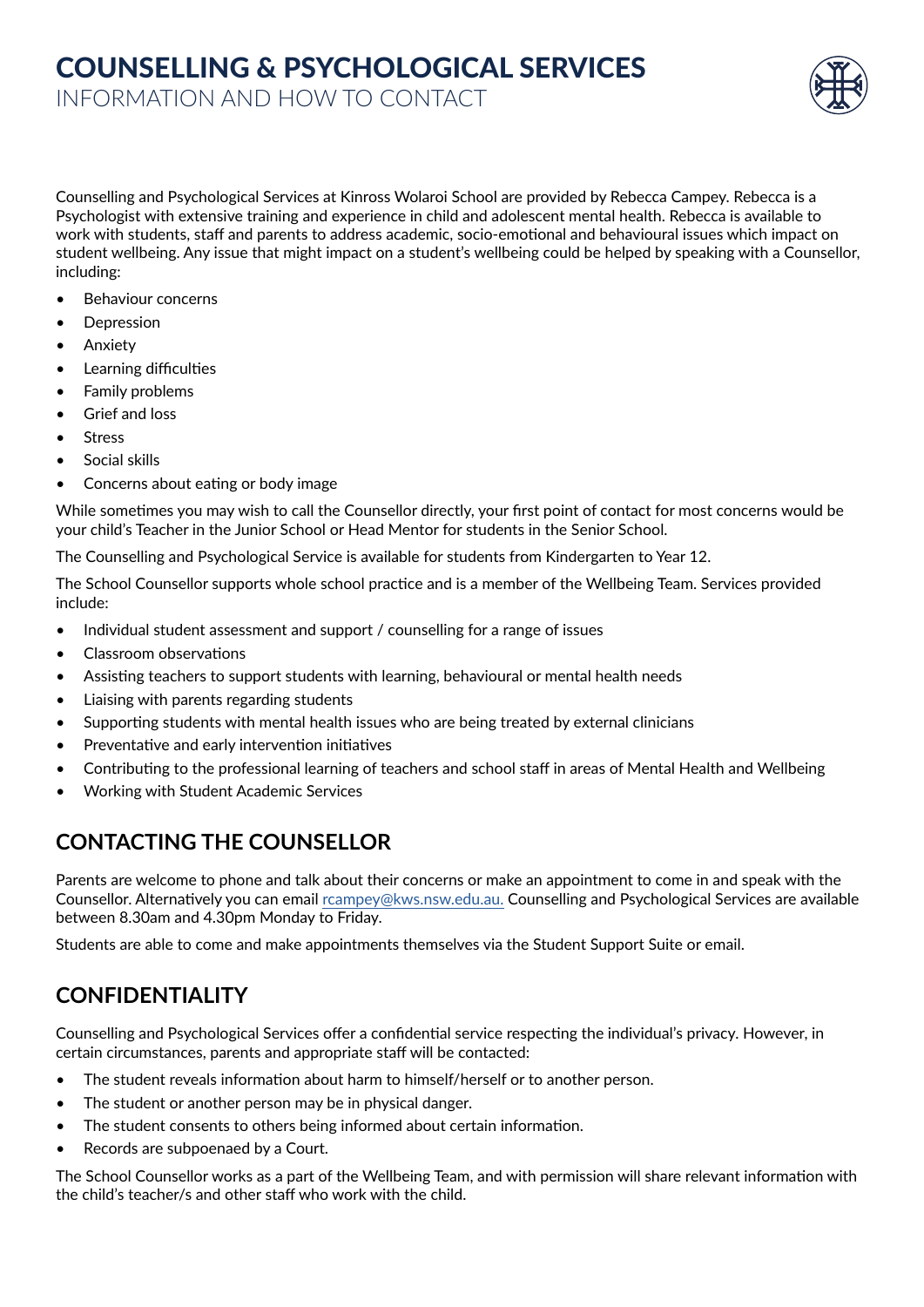#### **DATA COLLECTION**

Kinross Wolaroi School collects information about students and their families when necessary to:

- Educate students
- Support students' social and emotional wellbeing, and health
- Fulfil legal requirements, including to:
	- Take reasonable steps to reduce the risk of reasonably foreseeable harm to students, staff and visitors
	- Make reasonable adjustments for students with disabilities (anti-discrimination law)
- Enable our school to ensure effective management, resourcing and administration
- Fulfil statutory functions and duties
- Comply with reporting requirements

Some student records may be shared with the AIS for auditing and funding purposes. This information is de-identified and only essential information is shared.

Student counselling files are stored securely in accordance with AHPRA regulations.

### **EXTERNAL REFERRALS**

In some instances, it may be more appropriate to refer students and their families to professionals outside the school who are able to offer specialist assistance, for example paediatricians, private psychologists, psychiatrists, community mental health services or other allied health professionals. The School Counsellor has strong networking relationships with local providers and can assist with referrals to a range of services.

#### **PARENT/GUARDIAN PERMISSION TO ACCESS SCHOOL COUNSELLING SERVICE**

Parents will generally be contacted before a Counsellor sees a Junior School student and parents will be given feedback about the content of appointments.

As an approximate guide, students from around 14 years of age can expect confidentiality regarding counselling appointments, with the exception of serious self-harm, harm to others or the requirements of mandatory reporting under Child Protection legislation or the Crimes Act.

Students in Years 11 and 12 are generally considered able to make their own choice about accessing the School Counselling service. Students who request confidentiality will be encouraged by the Counsellor to inform significant adults about their situation. In this instance parents may be contacted by the Counsellor if there are issues of risk / harm or if the student consents to parents being contacted.

If you have any questions about the Counselling Service please contact me directly:

#### **Rebecca Campey**

Email: [rcampey@kws.nsw.edu.au.](mailto:rcampey%40kws.nsw.edu.au?subject=) Phone: 02 6392 0356